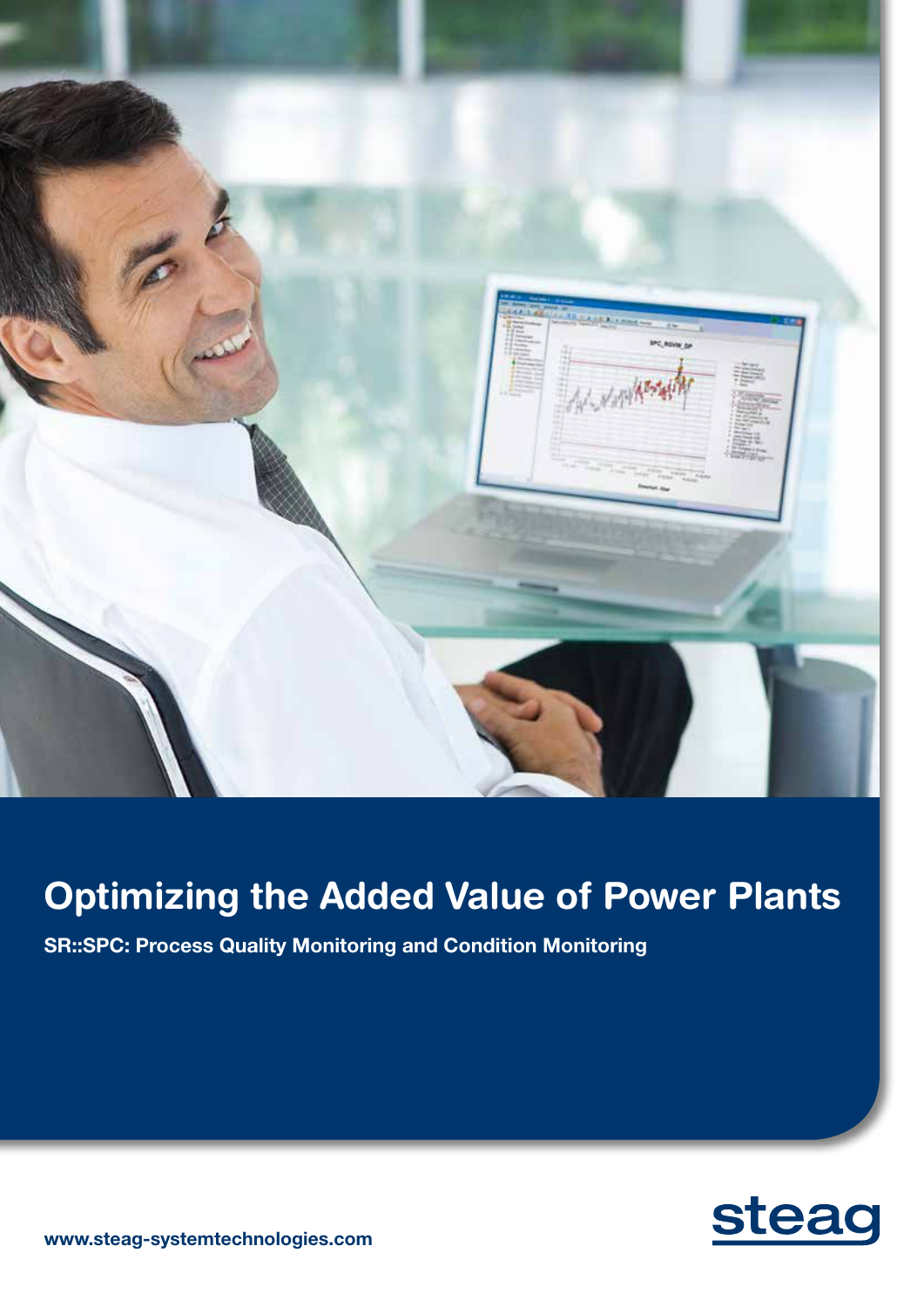# Three Positive Effects – One Basis

Lay the foundations for an optimal efficiency, decreasing maintenance costs, and consistent plant know-how with just one IT solution!

# **Utilizing resources more efficiently**

Experienced staff members with a "procedural feeling" for complex coherences are not available everywhere and at all times.

SR::SPC ensures the continuity and thus the continued existence of this "best practice". The use of SR::SPC enables a continuous improvement process that can be developed company-wide beyond an individual power plant site.

# Cost-Efficient Operation through Continuous Analysis

Today more important than ever: how to reliably gain control of creeping changes and seemingly sudden failures, and to react systematically early on.

# **Need for action?**

Power plants and their components are subject to continuous changes in their operating behavior. Such changes regularly lead to undetected deteriorations of the plant efficiency and seemingly sudden failures of components with considerable consequences for the sustainable, efficient operation.

# **React systematically!**

- Process quality monitoring
- Condition monitoring
- Sensor monitoring (plausibility check of measured values)

Statistics condenses data and provides reliable information that allows to react systematically. Therefore STEAG Energy Services has developed the intelligent IT system SR::SPC, based on tried and tested statistical methods for the monitoring and control of processes.

# **Continuous analysis!**

SR::SPC is a reliable software solution for continuous process quality and condition monitoring. SR::SPC is clever as it is able to analyze the most important data on processes and main components out of the vast amount of data of the DCS. Owing to the automatic analysis, creeping and critical changes are detected early and reliably.





# **Continuous improvement!**

SR::SPC covers all requirements for assessing the mode of operation of the plant as well as component conditions quantitatively and thus objectively. The online monitoring increases the transparency, allows for more systematic measures, facilitates a continuous improvement process, and thus vitally contributes to increasing the economic efficiency of power plants as well as their entire added value.

# **Ranges of application of SR::SPC:**

### **Increasing the efficiency**

SR::SPC condenses the data of the process and plant conditions into evaluable information. Deviations from a reference condition leading to an increased heat rate are thus detected faster. This way, appropriate measures can be initiated in a timely manner.

# **Decreasing the maintenance costs**

SR::SPC permanently assesses the condition of important main components on the basis of performance data. Also creeping changes can thus be detected early and reliably for the purpose of a cost-efficient condition-based maintenance. Unplanned downtimes are reduced, and the availability of the power plant is lastingly increased.

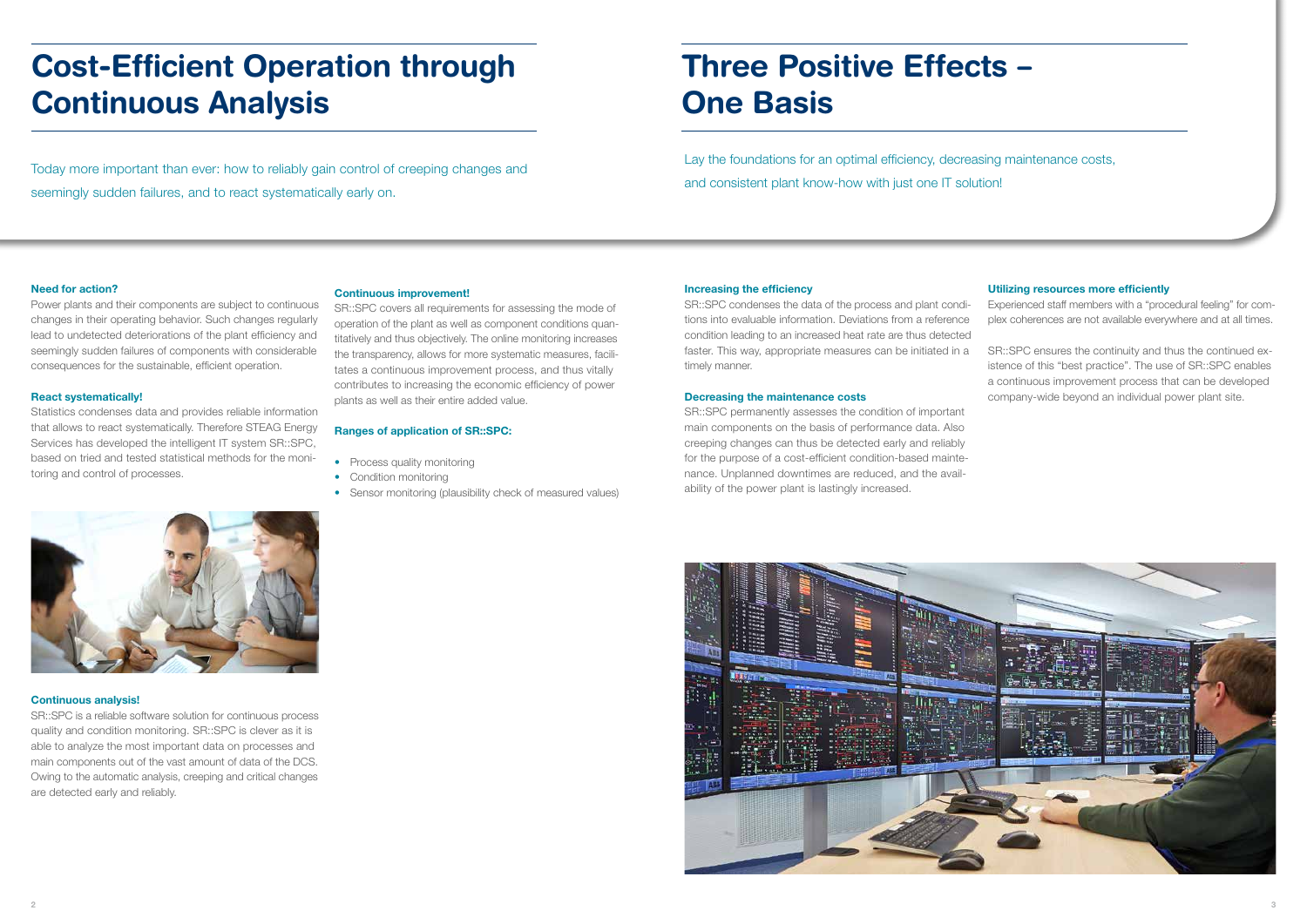Automatic Analysis for a Full Dozen of Good Results

Online and automatically: SR::SPC provides a whole range of improvements for a lastingly profitable plant operation.

#### **Automatic analysis**

As an advanced IT system for continuous process quality monitoring and condition monitoring, SR::SPC by STEAG Energy Services uses artificial neural networks and statistical tools to analyze the behavior of important characteristics / KPIs online and automatically.

- Permanent, prompt, and automatic calculation of the KPIs
- Objective assessment of the process quality and the component condition
- Intelligent condensation of the abundance of information creates higher transparency.
- Automatic alarming by e-mail allows for fast reaction to looming damages or problems.
- Automatic detection of significant trends (e.g. creeping fouling) and patterns (e.g. "frozen measured value")
- Supply of reliable planning data for condition-based maintenance
- Higher plant availability and thus economically more efficient operation
- No time-consuming manual analysis of the characteristics /KPIs
- Fast amortization of the investment by avoiding costs
- Lasting improvement of the plant efficiency
- Prevention of undetected, long-term losses
- Preservation of the valuable know-how of the shift personnel

In doing so, SR::SPC detects significant trends and patterns, but also sudden leaps in the monitored characteristic.

By applying various methods and appropriate rules for assessing the results, the reliability of the statements can be further increased.



# **The results:**

- Determines the reference value for process variables by means of a closed cycle model
- Balances and simulates complex processes very efficiently
- Enables a monetary assessment of the weak spots

# Tried and Tested Models – Individual Consulting

Physical or data-based models allow for an individual solution strategy for each task in a power plant.

# SR::SPC uses tried and tested modelling techniques for determining reference values that match the current plant condition in each case. By comparing these reference values with the current performance data (1-3), normalized characteristics (key performance indicators, KPIs) can be calculated. The normalized KPIs (4) only depend on the respective process quality or component quality. They are independent of external influences like e.g. operating or ambient conditions. These KPIs are the crucial basis for the statistical data analysis (5) for detecting critical changes.

Depending on the application, the continuous determination of the reference values can be effected by means of physical or data-based models:

# **Analysis on the basis of physical models**

## **Analysis on the basis of data-based models**

- Determines the reference value by means of historical component conditions with the help of neural networks
- Calculates reference values also when the precise physical coherences are unknown
- Enables the modelling of the reference values in a very short time

## **You have the choice**

The use of the appropriate method of analysis follows the respective task in the power plant. Of course you have the choice, and we will gladly provide advice!

**4**

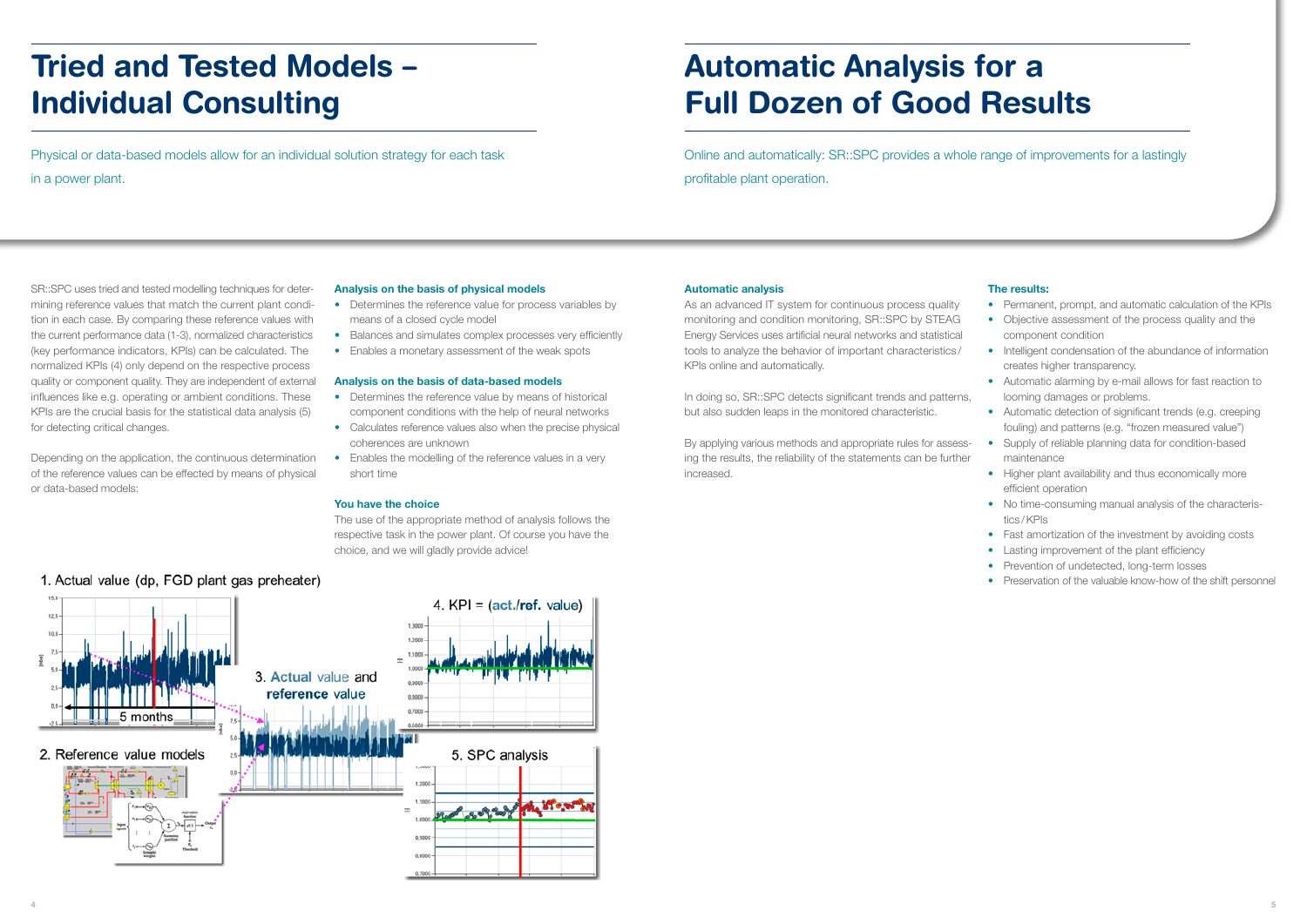# Undisputed Benefit – Proven in Practice

Two examples out of many: where and how the intelligent condition and process quality monitoring SR::SPC provides solutions in everyday life.

The economic benefit of a continuous, automatic process quality and component monitoring is undisputed, as the following examples from practice show.

### **Process quality monitoring (condenser)**

# **Problem:**

Often an ingress of air occurs in the region of the turbine condenser at the gland seals of the LP turbine on the vacuum side, or at the gland seals of the condensate pumps. Other typical leakage points are coolers, condensers or preheaters operated with negative pressure. This ingress of air leads to a vacuum drop and thus to a lower efficiency of the LP turbine section. The result is an increased specific heat rate of the unit.

### **Problem strategy (previously):**

In the region of the high-pressure bypass valve, erosions may occur over time as a result of the live steam pressurization, with a leakage developing as a consequence. Live steam flows into the cold reheat while the valve is closed, which leads to an increase in the specific heat rate of the unit.

The maximum achievable vacuum in the turbine condenser depends on many factors and is partially subject to considerable seasonal fluctuations, which cannot be influenced. The value for the current condenser pressure recorded by the DCS therefore cannot be consulted as a direct measure for describing the density of the condenser. Thus usually one up to three vacuum reduction tests are carried out per quarter year; here the evacuation system is switched off, and the pressure rise in the condenser is measured. When a plant-specific limit is transgressed, further measures for locating and remedying the leakage can be initiated.

#### **Costs and result (previously):**

The tests are carried out in larger intervals. Often, weeks and months pass between the occurrence and detection of a leakage. During this time, the plant is operated at a significantly increased heat rate and generates avoidable costs.

# **8**

# ... Using the Example of Condition Monitoring of the High-Pressure Reducing Station.

# **Condition Monitoring (High-Pressure Reducing Station)**

#### **Problem:**

- SR::SPC continuously monitors the high-pressure bypass outlet temperature.
- Experts are informed early on in the event of significant changes.
- Booking for inspection is possible depending on the condition.
- Erosions are detected early on, so that larger damages and a higher maintenance effort can be prevented.
- Reaction times are reduced, thus decreasing losses due to an increased heat rate.

#### **Problem strategy (previously):**

The condition of the high pressure reducing station is typically checked at an interval of four years in the context of the power plant overhaul.

# **Costs and result (previously):**

Within this period of time, significant erosions may already have occurred. The increased heat rate leads to increased costs. Moreover, more extensive maintenance measures may be required.



The temperature downstream of the high-pressure bypass can be used as an indicator of a leakage. When the highpressure bypass is closed, the temperature will decrease to a plant-specific minimum value. This value will rise with an increasing leakage.

The KPI is determined by comparing the actual and reference value. The resulting KPI observes the closed high-pressure bypass, considers the cooling behavior, and now mainly depends on the leakage quantity.

SR::SPC detects a gradual increase in temperature downstream of the high-pressure bypass and informs the responsible experts end of February 2013.

The high-pressure bypass is booked for inspection in the context of the next overhaul. The inspection of the highpressure bypass confirms the suspected leakage.

The maintenance of the high-pressure bypass was carried out during the overhaul in the summer of 2013.



### **Summary:**

SR::SPC reduces the time before a leakage is detected. On average, the reduction amounts to a maximum of half the time period between two inspections, i.e. typically up to two years.